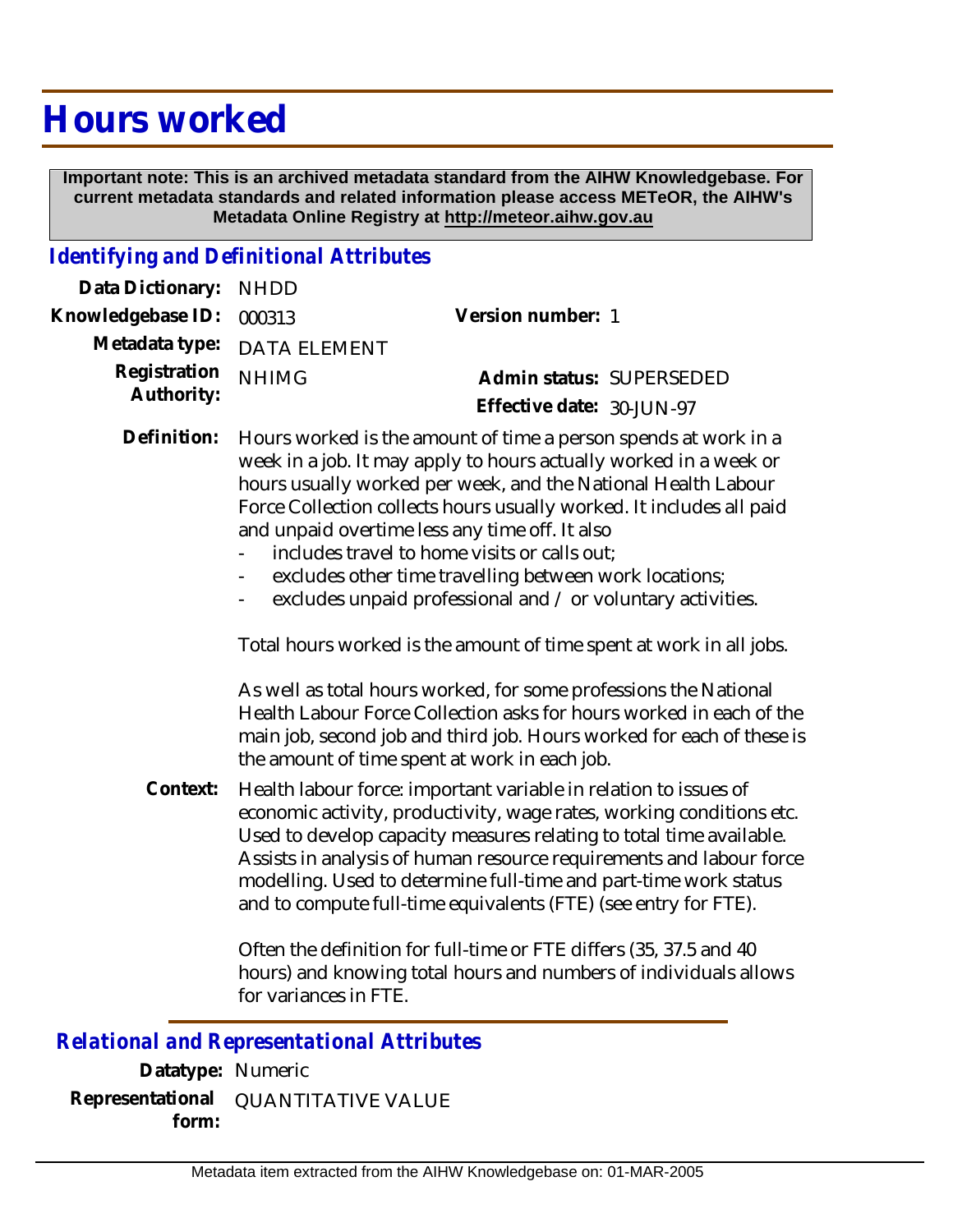| Representation<br>layout: | <b>NNN</b>                                                    |                                                                                                                                                                                                                                                                                                                                                                                                                                                                                                                       |
|---------------------------|---------------------------------------------------------------|-----------------------------------------------------------------------------------------------------------------------------------------------------------------------------------------------------------------------------------------------------------------------------------------------------------------------------------------------------------------------------------------------------------------------------------------------------------------------------------------------------------------------|
| Minimum Size: 3           |                                                               |                                                                                                                                                                                                                                                                                                                                                                                                                                                                                                                       |
| Maximum Size: 3           |                                                               |                                                                                                                                                                                                                                                                                                                                                                                                                                                                                                                       |
| Data Domain: 000          | 001<br>002<br>003<br>999                                      | No hours<br>1 hour<br>2 hours<br>3 hours<br>Not stated / inadequately described                                                                                                                                                                                                                                                                                                                                                                                                                                       |
|                           | for each position (job):                                      | Guide For Use: For medical practitioners the hours are split into three categories<br>direct patient care hours (hours spent on service provision to<br>patients including direct contact with patients, providing care,<br>instructions and counselling, and providing other related services<br>such as writing referrals, prescriptions and phone calls);<br>total hours worked including any on-call hours actually<br>worked (includes patient care and practice administration);<br>hours on-call (not worked). |
|                           | version 2<br>practitioner version 2<br>practitioner version 2 | Related metadata: has been superseded by Hours worked by health professional<br>has been superseded by Hours worked by medical practitioner in<br>direct patient care version 2<br>has been superseded by Hours on-call (not worked) by medical<br>has been superseded by Total hours worked by a medical                                                                                                                                                                                                             |

## *Administrative Attributes*

**Source Document:**

**Source Organisation:** National Health Labour Force Data Working Group

Comments: There are inherent problems in asking for information on number of hours usually worked per week, for example, reaching a satisfactory definition and communicating this definition to the respondents in a self-administered survey. Whether hours worked are collected for main job only, or main job and one or more additional jobs, it is important that a total for all jobs is included.

> It is often argued that health professionals contribute a considerable amount of time to voluntary professional work and that this component needs to be identified. This should be considered as an additional item, and kept segregated from data on paid hours worked.